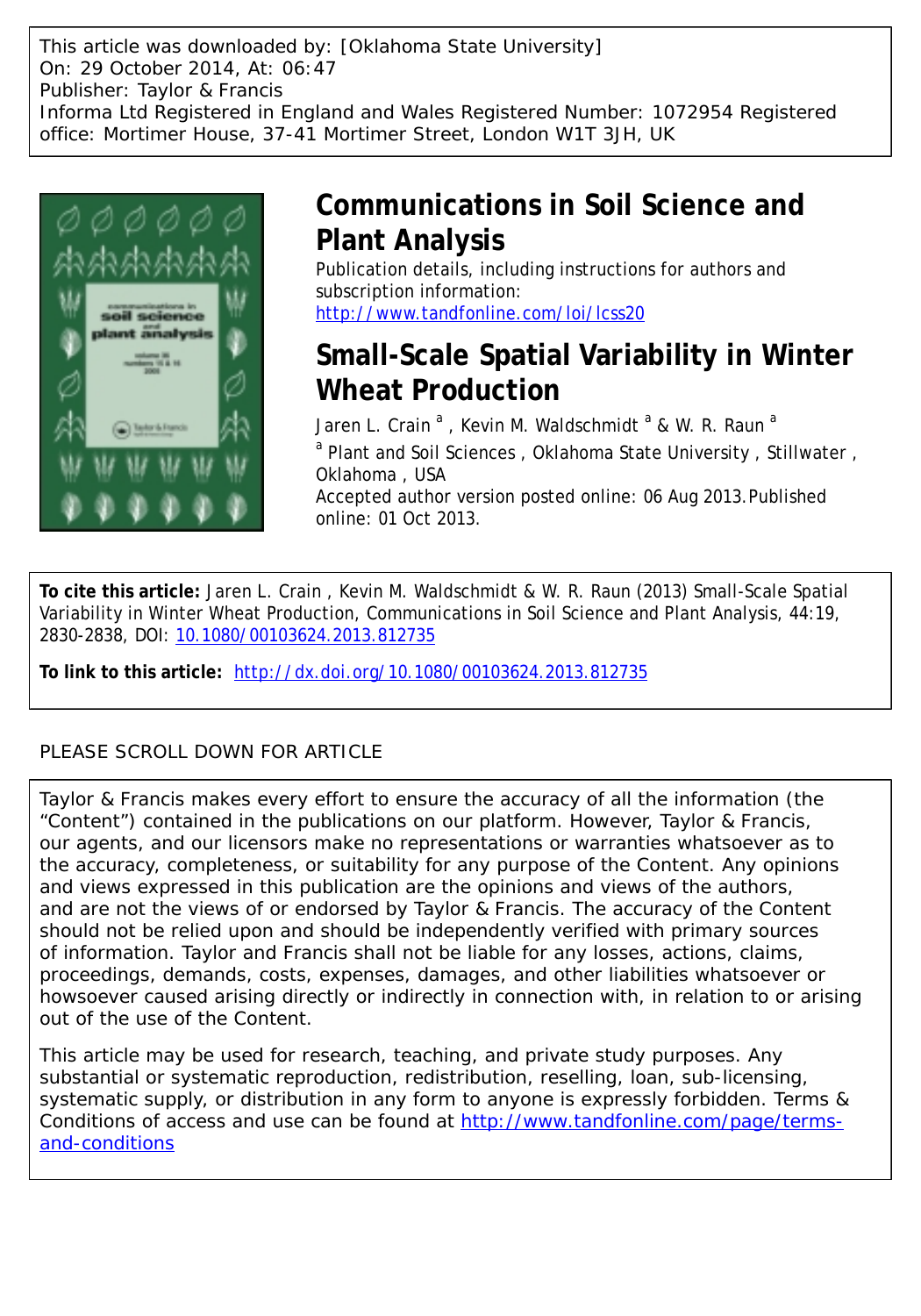

# **Small-Scale Spatial Variability in Winter Wheat Production**

JAREN L. CRAIN, KEVIN M. WALDSCHMIDT, AND W. R. RAUN

Plant and Soil Sciences, Oklahoma State University, Stillwater, Oklahoma, USA

*Spatial variability is well documented in agricultural crops. Research has shown that average differences in grain yield for neighboring corn (*Zea mays *L.) plants can vary by as much as 4211 kg ha*−*1; however, little work has been done in winter wheat (*Triticum aestivum *L.) to determine the amount and scale of spatial variability that exists in grain yields. This study used 22-m*  $\times$  *0.9-m transects, partitioned in 0.9-m*  $\times$  *0.9-m subplots, to document the spatial variability that occurred in winter wheat yields. Average yields of each transect ranged from 1023 to 3807 kg ha*−*1. Within transects, there was a 1.7 to 2.3-fold difference between the highest and lowest yielding units. This study documented large levels of variability over distances of <1 m. Agronomists working toward precisely managing crop inputs for their most efficient use should account for spatial variability, as significant differences in winter wheat grain yield were found in adjacent*  $1-m \times 1$ -*m* plots.

**Keywords** Spatial variability, winter wheat

### **Introduction**

One of the biggest challenges for precision farming is to accurately identify and treat spatial variability to maximize net returns (Batchelor, Basso, and Paz 2002). Managing spatial variability has become the subject of much research in corn and soybeans throughout the Midwest to maximize yields. Spatial variability has been well documented and studied by researchers at varying levels from field scales of 100 ha (Buttafuco et al. 2010) to the submeter level (Solie, Raun, and Stone 1999). Solie, Raun, and Stone (1996) proposed calling the finest area that is treated the field element. The field element is the size of an area where similar nutrient and crop growth status could be expected. An area that was treated uniformly at a size greater than this fundamental field element would not be as effective because individual field elements would require differing levels of treatment. Conversely, a treatment that was smaller than the field element would be inefficient because the area within the field element is already similar and thus the treatment would be equal.

Although the idea of a field element is straightforward, finding the size of the field element becomes much more difficult. The field element could be considered the area where no relationship exists between it and the neighboring field element (Solie, Raun, and Stone 1999). As precision farming advances, many researchers have proposed different opinions about the ideal field element. Sadler et al. (1998) concluded that the ideal field element

Received 7 February 2012; accepted 31 December 2012.

Address correspondence to W. R. Raun, Oklahoma State University, Plant and Soil Sciences, 368 Agricultural Hall, Stillwater, OK 74078. E-mail: bill.raun@okstate.edu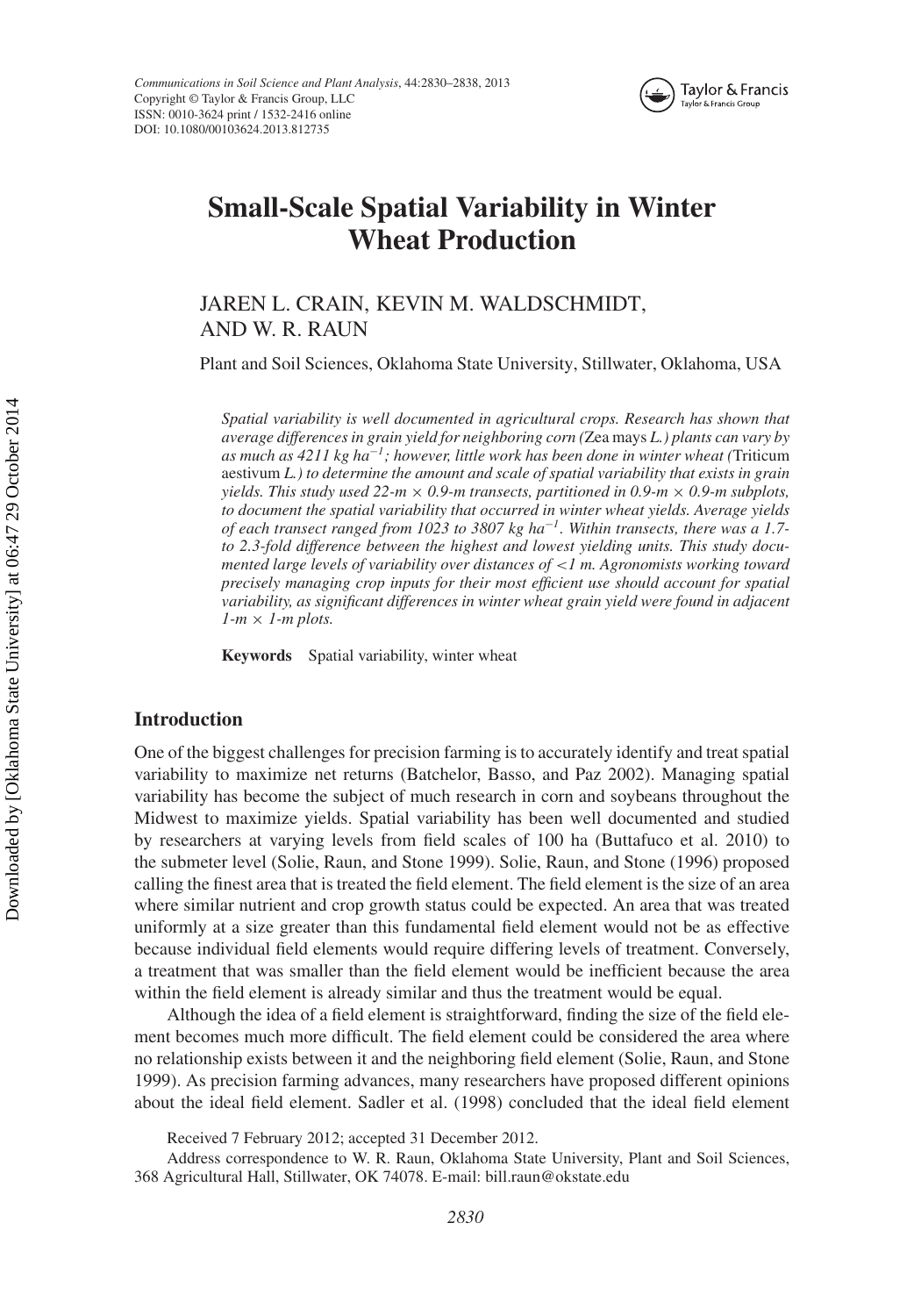was less than a 100-m grid, which is often used in precision agriculture. Wollenhaupt, Wolkowski, and Clayton (1994) determined that a 97-m grid was the maximum allowable size for precision agriculture, whereas Franzen and Peck (1993) determined that 30-m grids would be the maximum allowable size for precision fertilizer application. In addition, Wibawa et al. (1993) showed that 15-m grids provided more reliable data for determining spatial variability. Although these researchers all proposed maximum values, which vary significantly in size, no minimum field element size was proposed. While it is possible that minimum size could be set by implement width, technology has progressed to a point that boom controllers make it possible to treat areas finer than 15 m in resolution.

As the area of treatment decreases, researchers have noted a decrease in error associated with variability. Enclona et al. (2004) used a 4-m grid and documented more spatial variability by using this finer resolution than would have been documented using a larger resolution. Solie, Raun, and Stone (1999) showed that mean error decreased as much as 50% when they decreased the area of analysis from 6 m  $\times$  60 m to 2 m  $\times$  2 m. Using geostatistics, they hypothesized the minimum field unit should be 0.75 m  $\times$  0.75 m and by using such a small area nutrient and plant measurements could be taken precisely. Cahn, Hummel, and Brouer (1994) also showed that error could be reduced significantly by reducing the size of the fundamental unit. Raun et al. (1998) proposed some of the smallest fundamental units of  $0.3 \text{ m} \times 0.3 \text{ m}$ . Their work using a 0.3-m grid showed large variability in nutrients including optimal nitrogen (N) fertilizer recommendations that changed 10–50 kg ha−<sup>1</sup> over distances *<*2 m. They suggested that the field element would be the area from which plant roots could extract nutrients from a horizontal area, and thus the maximum field element would be  $0.3 \text{ m} \times 0.3 \text{ m}$ . Their work showed significant variability both in mobile and immobile nutrients in these sampling elements, further supporting the need for submeter precision.

Martin et al. (2005) documented spatial variability in maize throughout the world and showed that average plant-to-plant variation in grain yield exceeded 2926 kg ha<sup>-1</sup> (47 bu  $ac^{-1}$ ) at all sites. Coefficients of variation (CV) ranged from 20 to 45%. They proposed that factors affecting yield should be treated on areas less than 0.5 m. For six winter wheat fields over 9 years, Washmon et al. (2002) computed CVs on wheat yields collected at a resolution of 25 m grids. In this work they found that CVs for the same field varied significantly over time. This showed that temporal variations influenced the expression of spatial variability within each field. Similar work by Vieira and Gonzalez (2003) noted that factors affecting crop variability can change from year to year and may change based on the crop, specifically finding a difference in spatial variability in rice and soybeans. This would suggest that in addition to spatial variability there is a component of temporal or time variability. This sentiment is further echoed by Schepers et al. (2004), who found that temporal variability could result in yield difference of 25% or more during some years and less than 5% during other years. Porter et al. (1998) reported that temporal variability was three and four times greater than spatial variability in soybean and corn respectively. Thus there is a need to recognize both spatial variability and temporal variability to properly manage fields with precision agriculture as only accounting for one source of variability will likely be insufficient to produce maximum returns (Schepers et al. 2004).

Even though there has been much research to understand and manage variability in field crops, there has been little research in wheat documenting the spatial variability and scale. Our objectives were to analyze wheat yields on a small scale, *<*1-m grids, to determine the level of spatial variability and to identify levels of variability at this resolution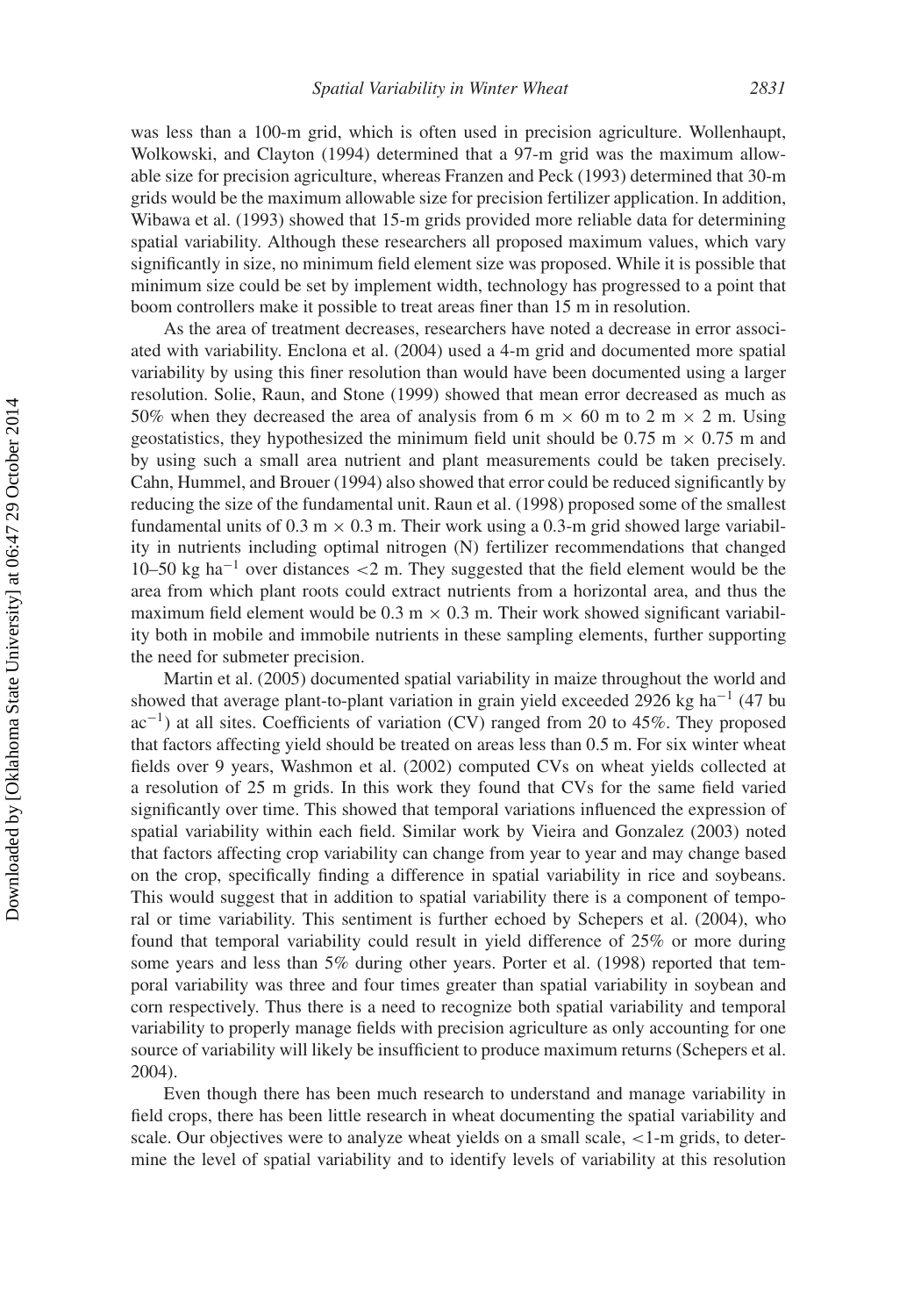using precision sensing technology. In addition to identifying spatial variability, we also used precision sensing to identify temporal variability as other researchers have reported remote sensing as a method to overcome temporal variability (Raun et al. 2002; Shanahan et al. 2003).

### **Materials and Methods**

During the winter wheat crop cycles of 2010 and 2011 six wheat transects were evaluated in north central Oklahoma. Four locations were used for the 2010 season. They included Manchester, Lake Carl Blackwell (LCB), EFAW, and Lahoma. Two transects were implemented during the 2011 crop year, one at LCB and one at EFAW. The transects were 22 m  $\times$  0.9 m in size (75 ft  $\times$ 3 ft), and divided into 0.9-m  $\times$  0.9-m (3-ft  $\times$  3-ft) segments. Transects were placed within existing research locations or farmer fields (Manchester). Soil fertility was assumed to be the same for each transect, as transects were not located within any other field trial and followed the regular farmer practice for the entire transect area. At Feekes growth stage 5 (Large 1954), normalized difference vegetative index (NDVI) sensor data was collected using a GreenSeeker sensor (Trimble Navigation, Sunnyvale, Calif.) for each 0.9-m  $\times$  0.9-m segment of the transect. The NDVI index was determined as  $NDVI = (NIR - Red) / (NIR + Red)$ , where NIR and Red are the fraction of emitted raditation returned from the sensed area (reflectance) for the 770-nm and 660-nm bands, respectively.

Transects were split into two 22-m  $\times$  0.45-m sizes, and forage biomass was collected from half of the transect at Feekes growth stage 5 on 0.9-m  $\times$  0.45-m grids. The other half of each transect was allowed to reach physiological maturity where biomass and grain yield were collected on the remaining  $0.9\text{-m} \times 0.45\text{-m}$  grids. Table 1 shows the location, variety, planting date, date of biomass and NDVI collection, growing degree days from planting until NDVI sensing and biomass collection, and growth stage.

Each segment of these transects was hand harvested, both for forage biomass and grain yield. Plots were then dried at 70  $\degree$ C for 48 h before weighing for both the Feekes 5 biomass and grain yield. After drying, final biomass and grain yields in kg ha−<sup>1</sup> were calculated. Statistical analysis included the computation of transect standard deviation, CV, and yield range.

**Table 1** Location, year, variety, planting date, biomass harvest and NDVI collection date, growing degree days (GDD) from planting until biomass harvest, and Feekes growth stage, Oklahoma, 2010–2011

| Location             | Year         | Variety                  | Planting date                | Biomass and<br><b>NDVI</b>     | <b>GDD</b>   | Growth<br>stage      |
|----------------------|--------------|--------------------------|------------------------------|--------------------------------|--------------|----------------------|
| <b>EFAW</b>          | 2010         | Endurance                | 8 Nov. 2009                  | 12 April 2010                  | 1799         | Feekes 5             |
| Lahoma               | 2010         | OK Bullet                | 7 Oct. 2009                  | 7 April 2010                   | 2124         | Feekes 5             |
| <b>LCB</b>           | 2010         | Endurance                | 11 Nov. 2009                 | 14 April 2010                  | 1823         | Feekes 6             |
| Manchester           | 2010         | Santa Fe                 | 26 Oct. 2009                 | 7 April 2010                   | 1704         | Feekes 6             |
| Lahoma<br><b>LCB</b> | 2011<br>2011 | OK Bullet<br>Centerfield | 6 Oct. 2010<br>29 Sept. 2010 | 15 March 2011<br>16 March 2011 | 2031<br>2391 | Feekes 5<br>Feekes 5 |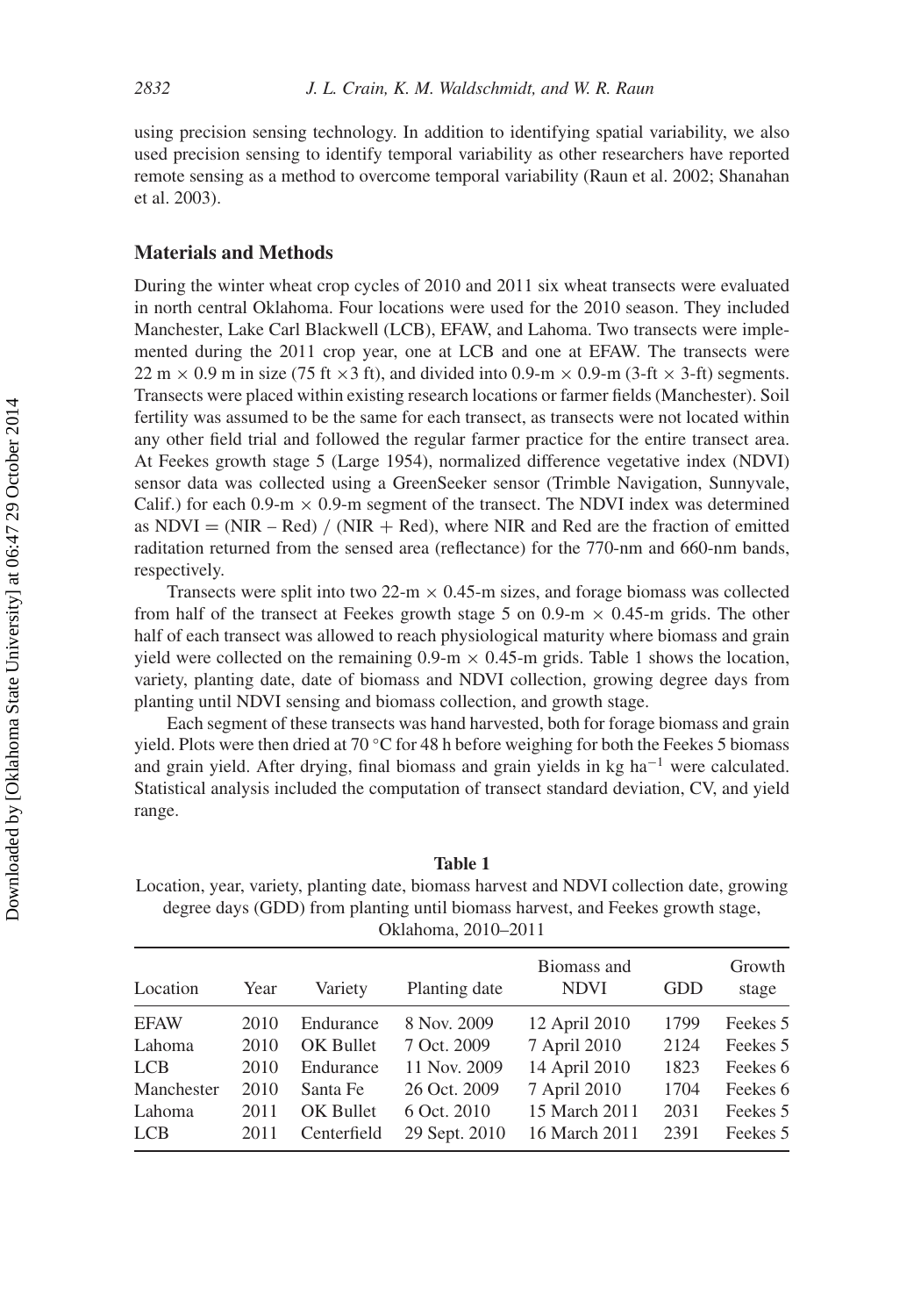## **Results**

Grain yields for each transect along with maximum, minimum, average, maximum*/* minimum, CV, and range of yield (maximum–minimum) are illustrated in Table 2. In Figure 1(a–f), grain yield is plotted against distance for all transects.

Over the six site-years, average transect grain yields ranged from 1023 to 3807 kg ha<sup>-1</sup> (15–56 bu ac<sup>-1</sup>) with a standard deviation (SD) among transects that ranged from

| Table 2                                                                        |  |  |  |  |
|--------------------------------------------------------------------------------|--|--|--|--|
| Grain yield by transect, minimum, maximum, mean, standard deviation,           |  |  |  |  |
| minimum/maximum, range, and coefficient of variation (CV), Oklahoma, 2010–2011 |  |  |  |  |
|                                                                                |  |  |  |  |

| Year | Location    | Min. (kg<br>$ha^{-1}$ ) | Max. (kg)<br>$ha^{-1}$ ) | Mean<br>$(kg ha^{-1})$ | $SD$ (kg)<br>$ha^{-1}$ ) | Range<br>$(kg ha^{-1})$ | Max. /<br>min. | <b>CV</b><br>(%) |
|------|-------------|-------------------------|--------------------------|------------------------|--------------------------|-------------------------|----------------|------------------|
| 2010 | <b>EFAW</b> | 1614                    | 3284                     | 2430                   | 423                      | 1670                    | 2.0            | 17               |
| 2010 | Lahoma      | 828                     | 1474                     | 1179                   | 180                      | 646                     | 1.8            | 15               |
| 2010 | LCB         | 1588                    | 2952                     | 2340                   | 358                      | 1365                    | 1.9            | 15               |
| 2010 | Manchester  | 1609                    | 3531                     | 2537                   | 589                      | 1921                    | 2.2            | 23               |
| 2011 | Lahoma      | 2868                    | 4978                     | 3807                   | 534                      | 2110                    | 17             | 14               |
| 2011 | <b>LCB</b>  | 714                     | 1636                     | 1023                   | 243                      | 922                     | 2.3            | 24               |



**Figure 1.** Grain yield by distance, for each  $90$ -cm  $\times$  45-cm unit, EFAW, Lahoma, LCB, and Manchester, 2010–2011.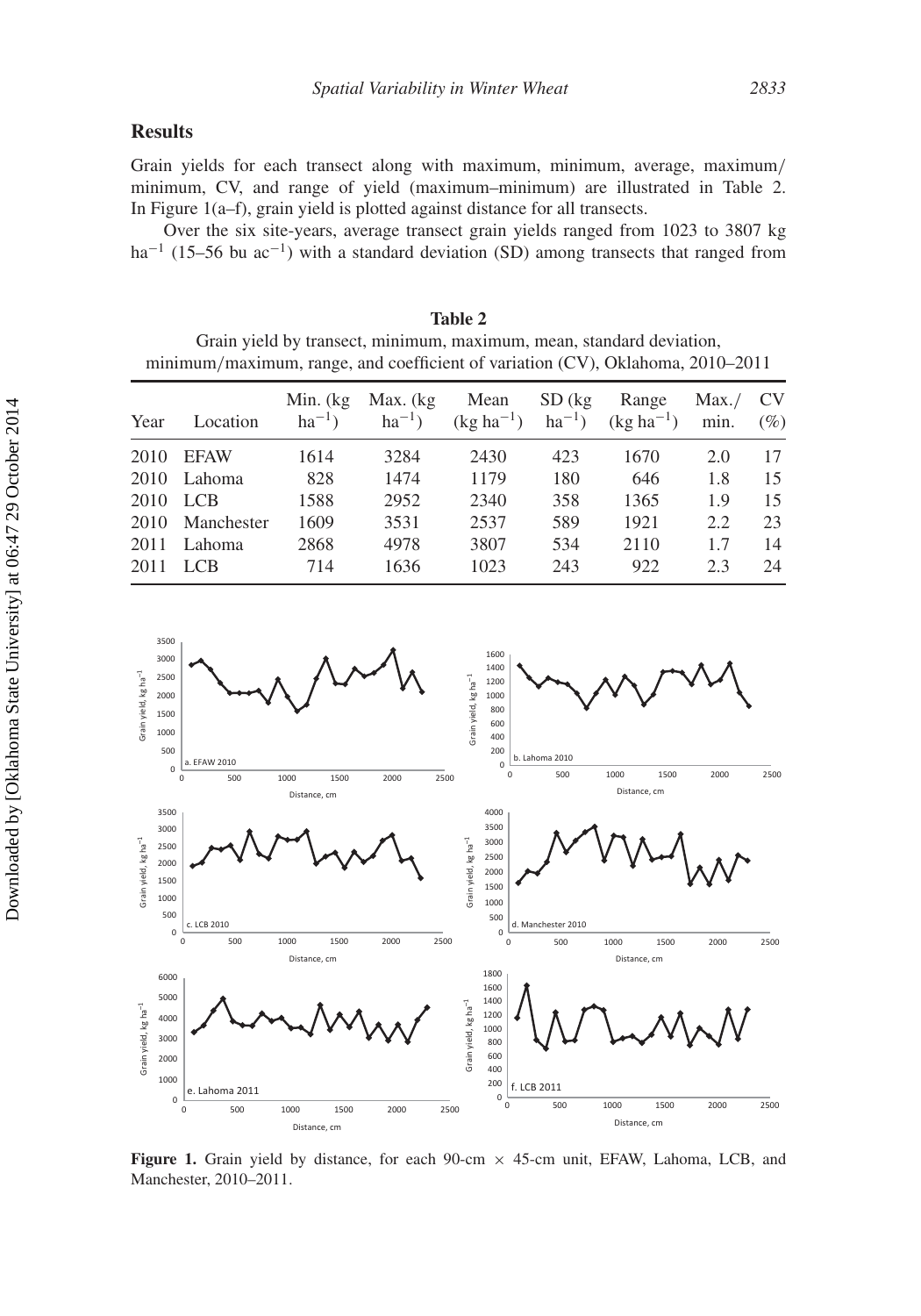180 to 589 kg ha−<sup>1</sup> (3–9 bu ac−1). In general, as grain yields increased the standard deviation increased. This trend has also been noticed by other researchers (Taylor, Payton, and Raun 1999; Dobermann et al. 2003). Within each transect, the highest yielding plot was an average of 1.7 to 2.3 times greater than the lowest yielding plot. All transects had CV values between 14 and 24%.

The dry forage biomass collected at Feekes 5 over all transects ranged from 315 to 1907 kg ha<sup>-1</sup> (277–1678 lbs ac<sup>-1</sup>) with standard deviations from 128 to 393 kg ha<sup>-1</sup> (113–346 lbs  $ac^{-1}$ ). Within transects, there was more variability as the greatest yielding biomass plots were 1.8 to 3.3 times greater than the lowest yielding plot. This variation was also seen in the greater CV values that ranged from 15 to 40%. Table 3 highlights the dry forage biomass yield, minimum, maximum, average, SD, maximum*/*minimum, CV, and range for each transect.

#### **Discussion**

#### *Expression of Spatial Variability*

Considerable variation in grain yield and total biomass was documented within all transects and all site-years. While there was no standard treatment (e.g. fertilizer, variety) among transects, each plot within each individual transect was managed the same from planting to harvest. Each individual transect was assumed to have experienced the same weather including temperature, moisture, and solar radiation. In addition, data collection took place at the same time for all individual transects. It was noted that yields differed by a factor of 2 across all transects. While this work did not account for differences encountered from side to side, within 0.9-m  $\times$  0.45-m areas in the transect row, there was still considerable variability. However, extreme values (maximum and minimum values) were usually not found at ends of the transects. The distance between yield extremes in these transects ranged from 2 to 17 m (Table 4). Graphically, although some areas of the transect appeared to yield more, there were no transects that showed major differences between the maximum and minimum yields that would support a conclusion of a much greater yield potential at one location of the transect compared to other locations in the transect.

This research is similar to the findings of Raun et al. (1998) and Solie, Raun, and Stone (1999) that large spatial changes could be found in areas less than 1 m apart. While

**Table 3** Dry forage biomass at Feekes growth stage 5, by transect, minimum, maximum, mean, standard deviation, maximum*/*minimum, range, and coefficient of variation (CV), Oklahoma, 2010–2011

| Year | Location        | Min. $(kg)$<br>$ha^{-1}$ ) | Max. (kg)<br>$ha^{-1}$ ) | Mean<br>$(kg ha^{-1})$ | $SD$ (kg) | Range<br>$ha^{-1}$ ) (kg $ha^{-1}$ ) | Max. /<br>min. | <b>CV</b><br>$(\%)$ |
|------|-----------------|----------------------------|--------------------------|------------------------|-----------|--------------------------------------|----------------|---------------------|
|      | 2010 EFAW       | 562                        | 1871                     | 941                    | 299       | 1310                                 | 3.3            | 32                  |
|      | 2010 Lahoma     | 160                        | 583                      | 315                    | 128       | 423                                  | 3.6            | 40                  |
|      | 2010 LCB        | 1009                       | 1816                     | 1402                   | 221       | 808                                  | 1.8            | 16                  |
|      | 2010 Manchester | 688                        | 1735                     | 1169                   | 302       | 1047                                 | 2.5            | 26                  |
| 2011 | Lahoma          | 1338                       | 2447                     | 1907                   | 288       | 1109                                 | 1.8            | 15                  |
|      | 2011 LCB        | 858                        | 2199                     | 1542                   | 393       | 1341                                 | 2.6            | 26                  |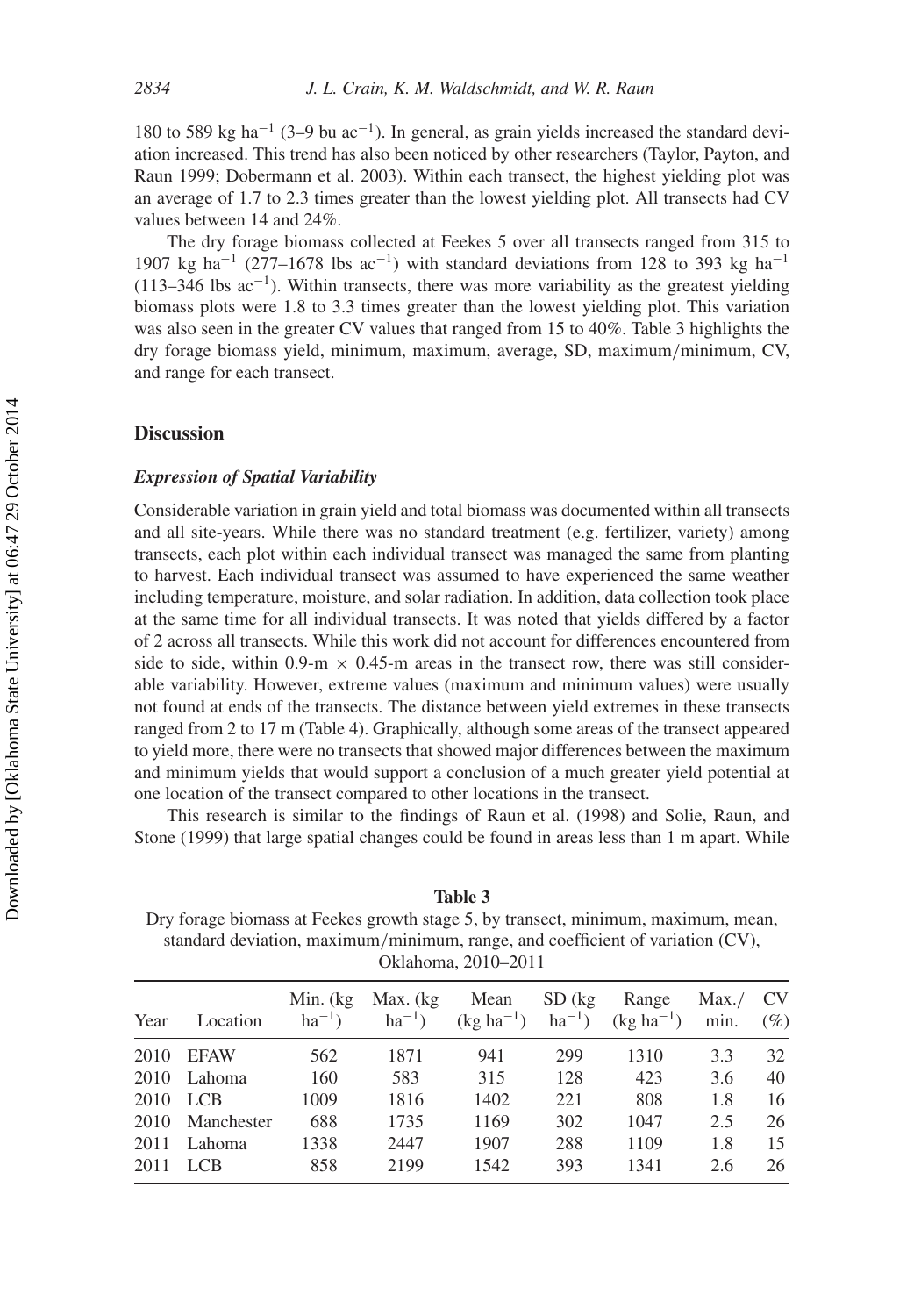| and year, Oklahoma, 2010–2011 |             |                |  |  |
|-------------------------------|-------------|----------------|--|--|
| Year                          | Location    | Distance $(m)$ |  |  |
| 2010                          | <b>EFAW</b> | 9              |  |  |
| 2010                          | Lahoma      | 14             |  |  |
| 2010                          | <b>LCB</b>  | 11             |  |  |
| 2010                          | Manchester  | 11             |  |  |
| 2011                          | Lahoma      | 17             |  |  |
| 2011                          | LCB         | $\overline{c}$ |  |  |

#### **Table 4**

Distance between the minimum and maximum winter wheat grain yields within each transect for each location

their work focused on soil properties, this work focused on the resulting plant growth. The most likely causes of variability seen in these transects were plant stand heterogeneity and soil variability, which would influence plant nutrients, water-holding capacity, and other variables that affect crop growth.

#### *Prediction of Variability*

While the expression of variability was expected, the more challenging issue is how to identify and treat variability for maximum crop and profit potential. With the advances in precision technology, it would be inefficient to simply treat each field as a single unit, and many farmers have transitioned to zones within a field or grid management. Even with better management, variability both spatially and temporally has to be evaluated accurately to provide the benefits of precision agriculture. This study shows variability both in final grain yield and forage biomass at growth stage Feekes 5 at 0.9-m resolution.

It is possible to recognize spatial variability during the growing season and to treat this variability appropriately to maximize yields. However, any application should be able to appropriately predict grain yield for the given environmental condition, temperature, and seasonal rainfall. If a model were to only recognize spatial variability and not account for changes in temporal variability (weather, seasonal rainfall), it would fall short of being useful under a wide range of conditions. We investigated the relationships among forage biomass, NDVI, growing degree days, and final grain yield. Figure 2 shows the relationship between forage biomass and grain yield. Figure 3 illustrates the relationship between NDVI at Feekes growth stage 5 and final grain yield. Figure 4 shows the relationship between inseason estimated yield [INSEY, determined by dividing NDVI by growing degree days (GDD) from planting to NDVI measurement] and final grain yield (Raun et al. 2005). Forage biomass and grain yield were not correlated. Grain yield and NDVI determined at Feekes growth stage 5 were positively correlated (Figure 3). The index INSEY, which accounts for some temporal variability, provided the best correlation with grain yield. Over sites, INSEY—which uses NDVI—accounts for some of the temporal variability by including GDD (planting to sensing), which differed across sites. This provides a method to account for a particularly dry or cool season as the growth would be reflected by days where growth is possible. Also, INSEY provides an estimate of the amount of biomass that is produced on favorable days or an amount of biomass (growth per day), and thus allows for a more comprehensive prediction of yield (Raun et al. 2005).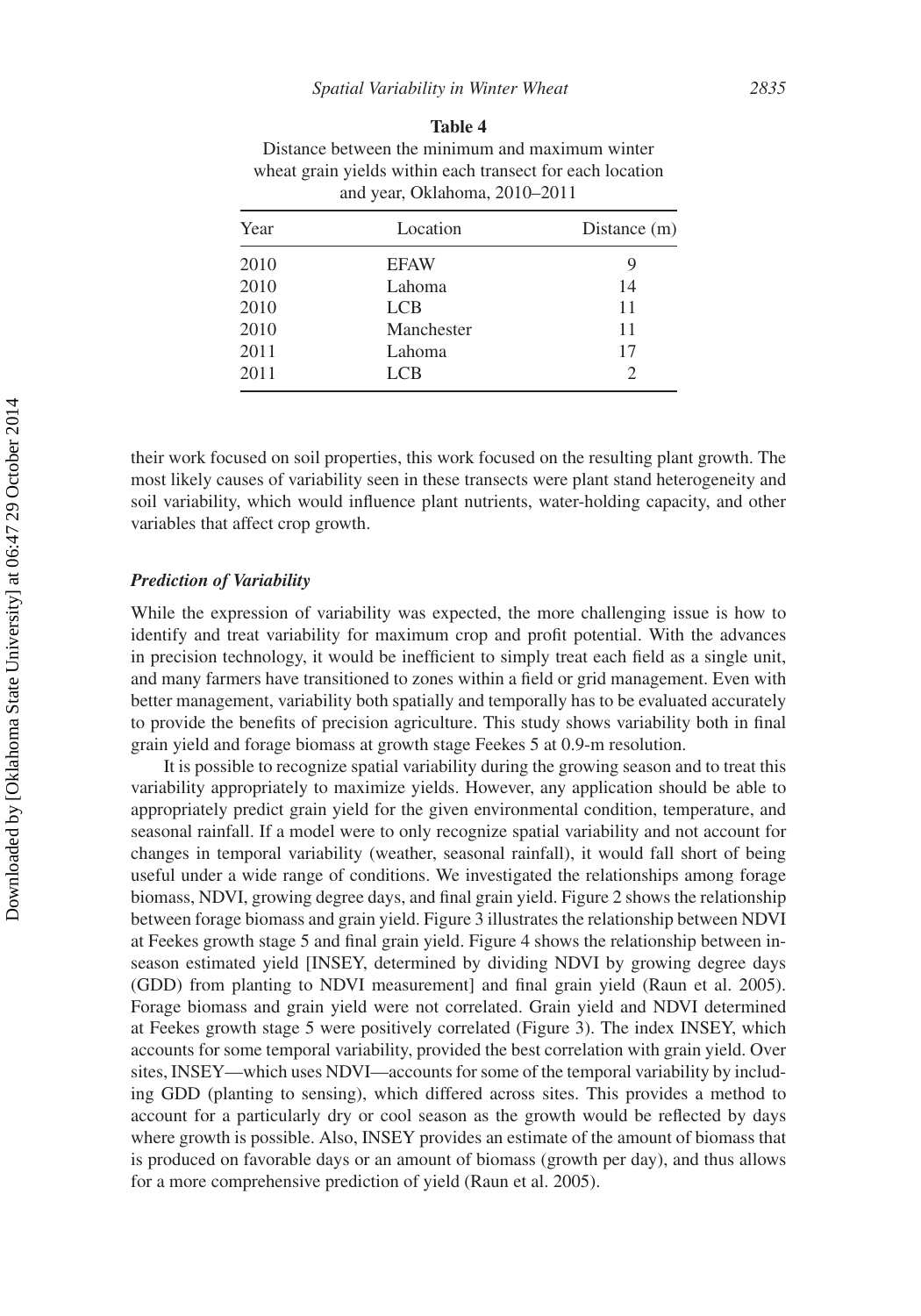

**Figure 2.** Relationship between forage biomass collected at growth stage Feekes 5 and winter wheat grain yield, four locations, 2010–2011.



**Figure 3.** Relationship between NDVI, at growth stage Feekes 5, and winter wheat grain yield, four locations, 2010–2011.



**Figure 4.** Relationship between INSEY (in-season estimated yield), at growth stage Feekes 5, and winter wheat grain yield, four locations, 2010–2011.

#### **Conclusions**

Spatial variability has been well documented by numerous researchers. Our findings show that large differences in winter wheat grain yield exist over short distances as has been documented in corn. The majority of the transects analyzed showed that the maximum and minimum yield values were noted less than 14 m apart. This would suggest that at a minimum, a grid of 15-m would be too coarse to adequately account for spatial variability. One transect even had the maximum and minimum yields occurring less than 2 m apart, and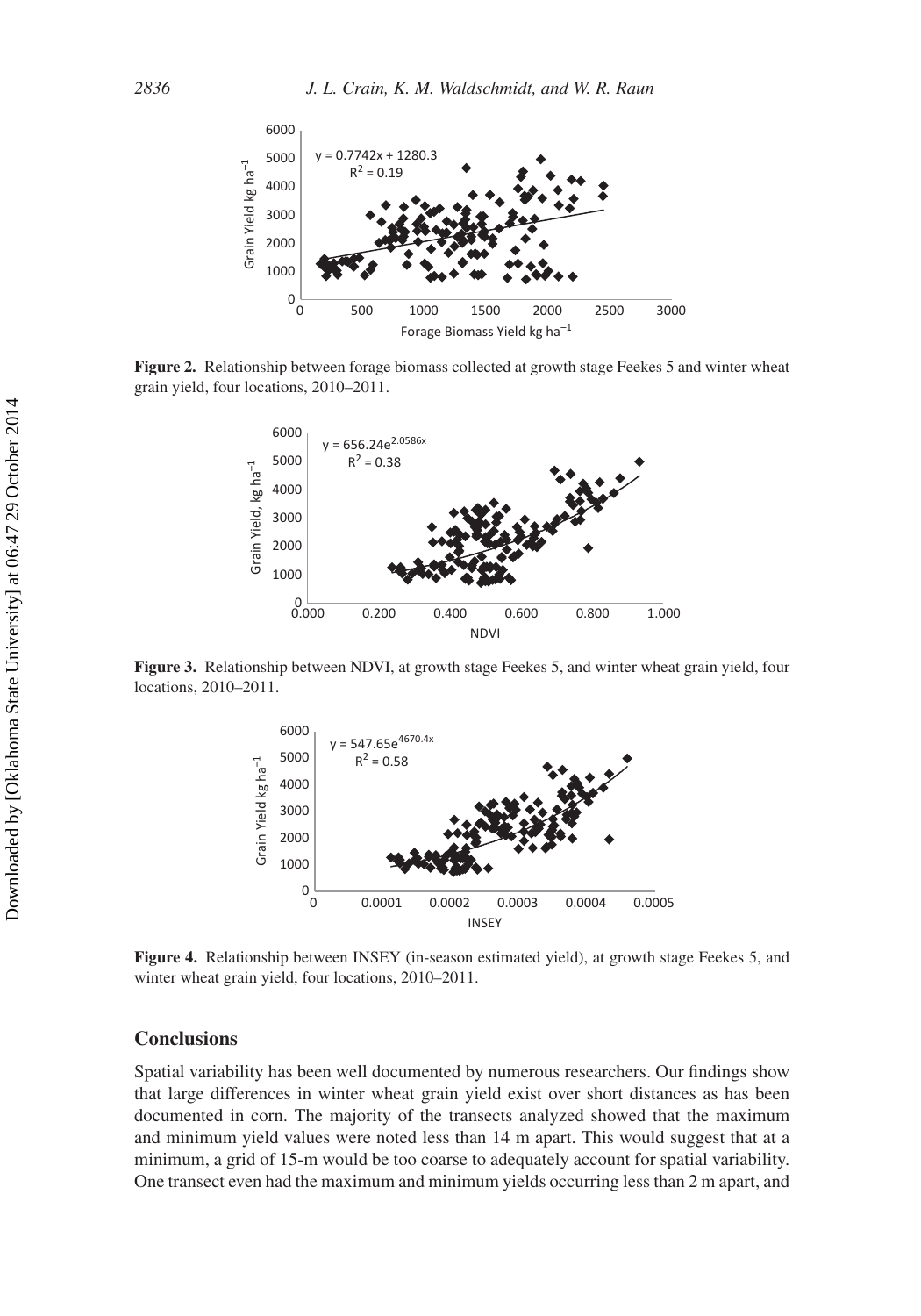many transects had adjacent plots that differed by more than one standard deviation. The use of NDVI, coupled with GDD, accounted for spatial and temporal variability. To obtain the most benefit from precision farming in winter wheat, field management at a 1-m scale or less would provide the best resolution to account for spatial variability.

#### **References**

- Batchelor, W. D., B. Basso, and J. O. Paz. 2002. Examples of strategies to analyze spatial and temporal yield variability using crop models. *European Journal of Agronomy* 18:141–158.
- Buttafuoco, G., A. Castrignano, A. S. Colecchia, and N. Ricca. 2010. Delineation of management zones using soil properties and a multivariate geostatistical approach. *Italian Journal of Agronomy* 4:323–332.
- Cahn, M. D., J. W. Hummel, and B. H. Brouer. 1994. Spatial analysis of soil fertility for site-specific crop management. *Soil Science Society of America Journal* 58:1240–1248.
- Dobermann, A., J. L. Ping, V. I. Adamchuck, G. C. Simbahan, and R. B. Ferguson. 2003. Classification of crop yield variability in irrigated production fields. *Agronomy Journal* 95:1105–1120.
- Enclona, E. A., P. S. Thenkabail, D. Celis, and J. Diekmann. 2004. Within-field wheat yield prediction from IKONOS data: A new matrix approach. *International Journal of Remote Sensing* 25:377–388.
- Franzen, D. W., and T. R. Peck. 1993. Soil sampling for variable rate fertilization. In *Proceeding of Illinois Fertilizer Conference*, ed. R. G. Hoeft, 81–91. Springfield: University of Illinois.
- Large, E. C. 1954. Growth stages in cereals illustration of the Feekes scale. *Plant Pathology* 3:128–129.
- Martin, K. L., P. J. Hodgen, K. W. Freeman, R. Melchiori, D. B. Arnall, R. K. Teal, R. W. Mullen, K. Desta, S. B. Phillips, J. B. Soile, M. L. Stone, O. Caviglia, F. Solari, A. Bianchini, D. D. Fancis, J. S. Schepers, J. L. Hatfield, and W. R. Raun. 2005. Plant-to-plant variability in corn production. *Agronomy Journal* 97:1603–1611.
- Porter, P. M., J. G. Lauer, D. R. Huggers, E. S. Oplinger, and R. K. Crookson. 1998. Assessing spatial and temporal variability of corn and soybean yields. *Journal of Production Agriculture* 11:359–363.
- Raun, W. R., J. B. Solie, G. V. Johnson, M. L. Stone, R. W. Whitney, H. L. Lees, H. Sembiring, and S. B. Phillips. 1998. Microvariability in soil test, plant nutrient, and yield parameters in bermudagrass. *Soil Science Society of America Journal* 62:683–690.
- Raun, W. R., J. B. Solie, G. V. Johnson, M. L. Stone, R. W. Mullen, K. W. Freeman, W. E. Thomason, and E. V. Lukina. 2002. Improving nitrogen use efficiency in cereal grain production with optical sensing and variable rate application. *Agronomy Journal* 94:815–820.
- Raun, W. R., J. B. Solie, M. L. Stone, K. L. Martin, K. W. Freeman, R. W. Mullen, H. Zhang, J. S. Schepers, and G. V. Johnson. 2005. Optical sensor based algorithm for crop nitrogen fertilization. *Communications in Soil Science and Plant Analysis* 36:2759–2781.
- Sadler, E. J., W. J. Busscher, P. J. Bauer, and D. L. Karlen. 1998. Spatial scale requirements for precision farming: A case study in southeaster USA. *Agronomy Journal* 90:191–197.
- Schepers, A. R., J. F. Shanahan, M. A. Liebig, J. S. Schepers, S. H. Johnson, and A. Luchiari Jr. 2004. Appropriateness of management zones for characterizing spatial variability of soil properties and irrigated corn yields across years. *Agronomy Journal* 96:195–203.
- Shanahan, J. F., K. H. Holland, J. S. Schepers, D. D. Francis, M. R. Schlemmer, and R. Caldwell. 2003. Use of a crop canopy reflectance sensor to assess corn leaf chlorophyll content. In *Digital imaging and spectral techniques: Applications to precision agriculture and crop physiology*, ed. T. VanToai, D. Major, M. McDonald, J. Schepers, and L. Tarpley, 129–144. Madison, Wisc.: ASA.
- Solie, J. B., W. R. Raun, R. W. Whitney, M. L. Stone, and J. D. Ringer. 1996. Optical sensor–based field element size and sensing strategy for nitrogen application. *Transactions of the American Society of Agricultural Engineers* 39:1623–1631.